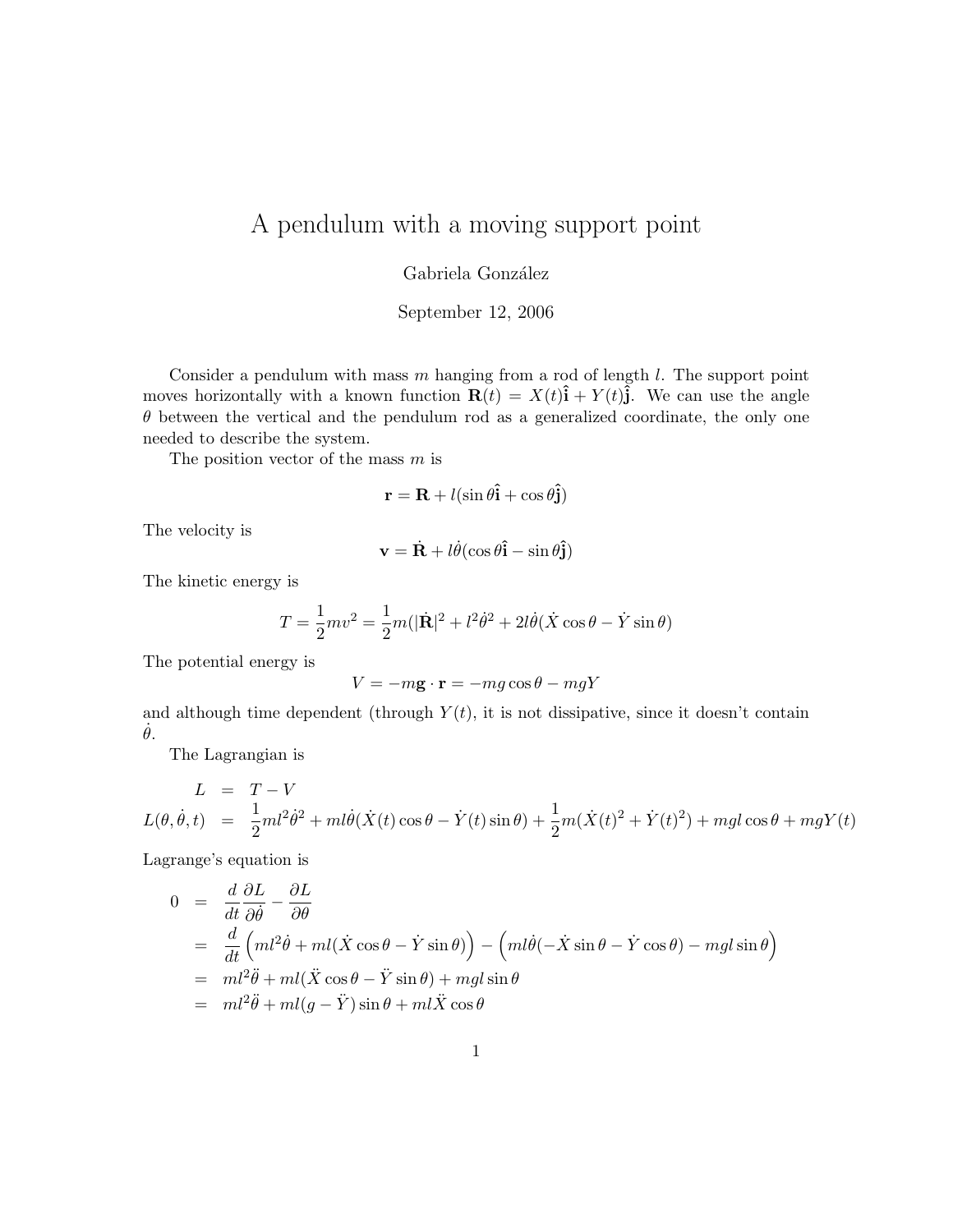We see that the equation of motion is unchanged if  $\ddot{\mathbf{R}} = 0$ : this is because the supportwould be moving with constant velocity, and thus it is just like setting up the system in another inertial frame. We also notice that a vertical acceleration of the support point is like increasing or decreasing the local gravitational acceleration g: this can be recognized as the relativity principle (imagine Einstein in an elevator).

The energy function is

$$
h = \dot{\theta} \frac{\partial L}{\partial \dot{\theta}} - L
$$
  
=  $\dot{\theta} \left( ml^2 \dot{\theta} + ml(\dot{X} \cos \theta - \dot{Y} \sin \theta) \right)$   
 $-\left( \frac{1}{2} ml^2 \dot{\theta}^2 + ml \dot{\theta} (\dot{X} \cos \theta - \dot{Y} \sin \theta) + \frac{1}{2} mV^2 + mgl \cos \theta + mgY \right)$   
=  $\frac{1}{2} ml^2 \dot{\theta}^2 - mgl \cos \theta - \frac{1}{2} mV^2 - mgY$ 

The first two terms are the usual expression for the energy of a pendulum hanging from a fixed support (or the energy with respect to a frame moving with the support), but there are extra terms.

Since the Lagrangian is not homogeneous in the second order with respect to  $\dot{\theta}$  (through the terms  $\dot{\theta} \dot{X}, \dot{\theta} \dot{Y}$ , the energy function is not equal to the mechanical energy, which we can calculate:

$$
E = T + V
$$
  
=  $\frac{1}{2}ml^2\dot{\theta}^2 + \frac{1}{2}mV^2 + ml\dot{\theta}(\dot{X}\cos\theta - \dot{Y}\sin\theta) - mgl\cos\theta - mgY$   
=  $h + ml\dot{\theta}(\dot{X}\cos\theta - \dot{Y}\sin\theta) + mV^2$ 

We can calculate the time derivative of the energy from this expression:

$$
E = \frac{1}{2}ml^2\dot{\theta}^2 + \frac{1}{2}mV^2 + ml\dot{\theta}(\dot{X}\cos\theta - \dot{Y}\sin\theta) - mgl\cos\theta - mgY
$$
  
\n
$$
\frac{dE}{dt} = ml^2\dot{\theta}\ddot{\theta} + m\dot{\mathbf{R}}\cdot\ddot{\mathbf{R}} + ml\ddot{\theta}(\dot{X}\cos\theta - \dot{Y}\sin\theta) + ml\dot{\theta}(\ddot{X}\cos\theta - \ddot{Y}\sin\theta)
$$
  
\n
$$
-ml\dot{\theta}^2(\dot{X}\sin\theta + \dot{Y}\cos\theta) + mgl\dot{\theta}\sin\theta - mg\dot{Y}
$$
  
\n
$$
= -ml\dot{\theta}(\ddot{X}\cos\theta - \ddot{Y}\sin\theta + g\sin\theta) + m\dot{\mathbf{R}}\cdot\ddot{\mathbf{R}} + ml\ddot{\theta}(\dot{X}\cos\theta - \dot{Y}\sin\theta) + ml\dot{\theta}(\ddot{X}\cos\theta - \ddot{Y}\sin\theta)
$$
  
\n
$$
-ml\dot{\theta}^2(\dot{X}\sin\theta + \dot{Y}\cos\theta) + mgl\dot{\theta}\sin\theta - mg\dot{Y}
$$
  
\n
$$
= m\dot{\mathbf{R}}\cdot\ddot{\mathbf{R}} + ml\ddot{\theta}(\dot{X}\cos\theta - \dot{Y}\sin\theta) - ml\dot{\theta}^2(\dot{X}\sin\theta + \dot{Y}\cos\theta) - mg\dot{Y}
$$

where we have used Lagrange's equation  $-l\ddot{\theta} = \ddot{X} \cos \theta - \ddot{Y} \sin \theta + g \sin \theta$  to obtain the final expression.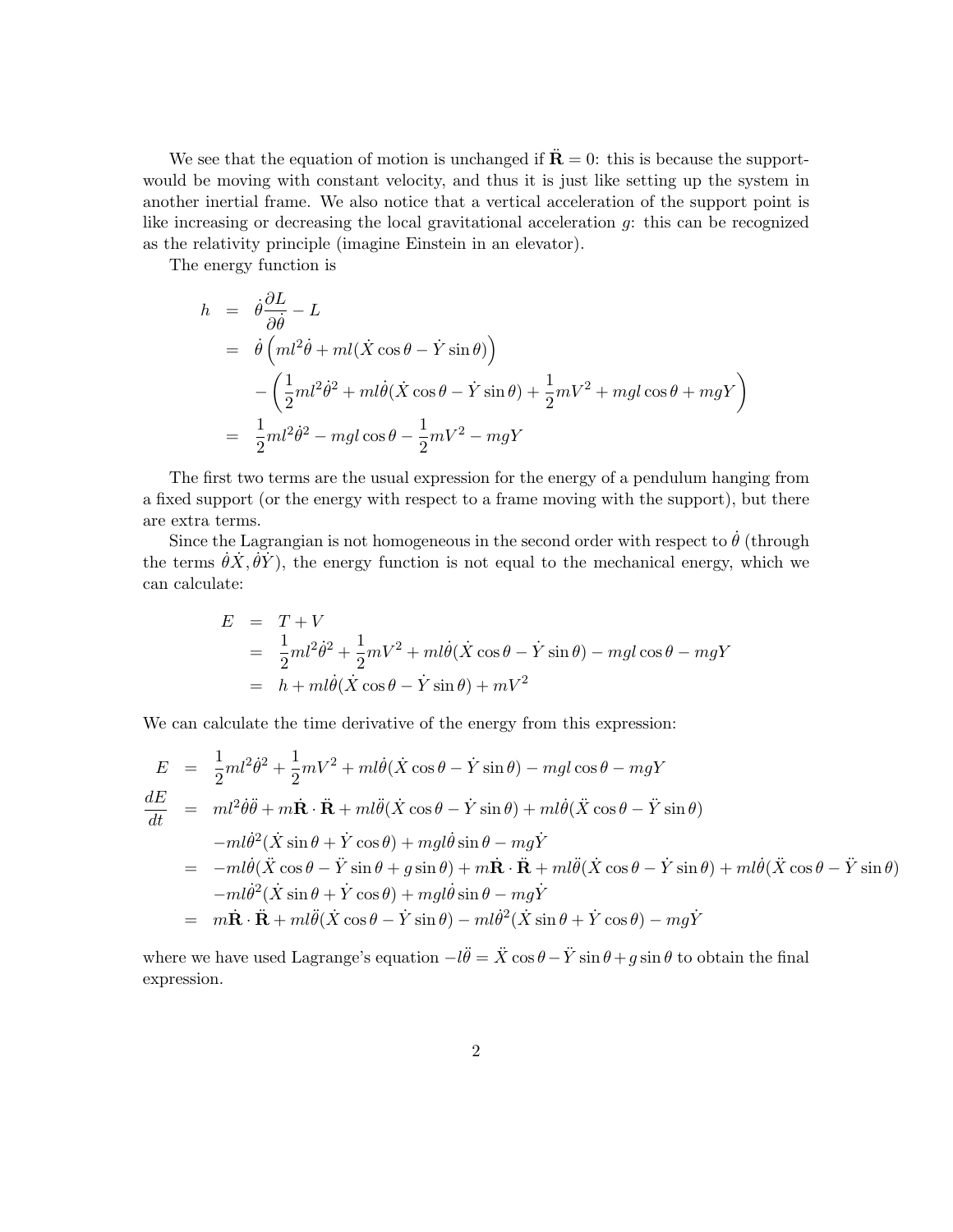Since the Lagrangian depends explicitly on time, we know that the energy function is not conserved:

$$
\frac{dh}{dt} = -\frac{\partial L}{\partial t} = -ml\dot{\theta}(\ddot{X}\cos\theta + \ddot{Y}\sin\theta) - m\dot{\mathbf{R}}\cdot\ddot{\mathbf{R}} - mg\dot{Y}
$$

We can also use this result to calculate the rate of change in the mechanical energy:

$$
E = h + ml\dot{\theta}(\dot{X}\cos\theta - \dot{Y}\sin\theta) + mV^2
$$
  
\n
$$
\frac{dE}{dt} = \frac{dh}{dt} + \frac{d}{dt}\left(ml\dot{\theta}(\dot{X}\cos\theta - \dot{Y}\sin\theta) + mV^2\right)
$$
  
\n
$$
= -mg\dot{Y} + ml\ddot{\theta}(\dot{X}\cos\theta - \dot{Y}\sin\theta) - ml\dot{\theta}^2(\dot{X}\sin\theta + \dot{Y}\cos\theta) + m\dot{\mathbf{R}}\cdot\ddot{\mathbf{R}}
$$

which is of course the same expression we had obtained earlier.

Let us look at some particular cases:

### • Small angle approximation:  $\theta \ll 1$

The Lagrangian is

$$
L = \frac{1}{2}ml^2\dot{\theta}^2 + ml\dot{\theta}(\dot{X}\cos\theta - \dot{Y}\sin\theta) + \frac{1}{2}m(\dot{X}^2 + \dot{Y}^2) + mgl\cos\theta + mgY
$$
  

$$
\approx \frac{1}{2}ml^2\dot{\theta}^2 - \frac{1}{2}mgl\theta^2 + ml\dot{\theta}(\dot{X} - \dot{Y}\theta) + \frac{1}{2}mV^2 + mgl
$$

The equation of motion is

$$
\frac{d}{dt}\frac{\partial L}{\partial \dot{\theta}} - \frac{\partial L}{\partial \theta} = ml^2\ddot{\theta} + ml(\ddot{X} - \ddot{Y}\theta) + mgl\theta
$$

$$
0 = l\ddot{\theta} + \ddot{X} + (g - \ddot{Y})\theta
$$

The equation of motion does not necessarily with periodic solutions, unless  $\ddot{X} = 0$ and  $\ddot{Y}$  is constant, in which case the oscillations have a frequency  $\omega^2 = (g - \ddot{Y})/l$ . The frequency increases if the motion is accelerated down (in the same direction than gravity), or lower if the support is accelerated upwards.

The energy is

$$
E = \frac{1}{2}ml^2\dot{\theta}^2 + \frac{1}{2}mV^2 + ml\dot{\theta}(\dot{X}\cos\theta - \dot{Y}\sin\theta) - mgl\cos\theta - mgY
$$
  

$$
\approx \frac{1}{2}ml^2\dot{\theta}^2 + \frac{1}{2}mgl\theta^2 + ml\dot{\theta}(\dot{X} - \dot{Y}\theta) + \frac{1}{2}mV^2 - mgY - mgl
$$

The rate of change in energy is

$$
\frac{dE}{dt} = -mg\dot{Y} + ml\ddot{\theta}(\dot{X}\cos\theta - \dot{Y}\sin\theta) - ml\dot{\theta}^2(\dot{X}\sin\theta + \dot{Y}\cos\theta) + m\dot{\mathbf{R}}\cdot\ddot{\mathbf{R}}
$$
  

$$
\approx l\ddot{\theta}\dot{X} - mg\dot{Y} + m\dot{\mathbf{R}}\cdot\ddot{\mathbf{R}}
$$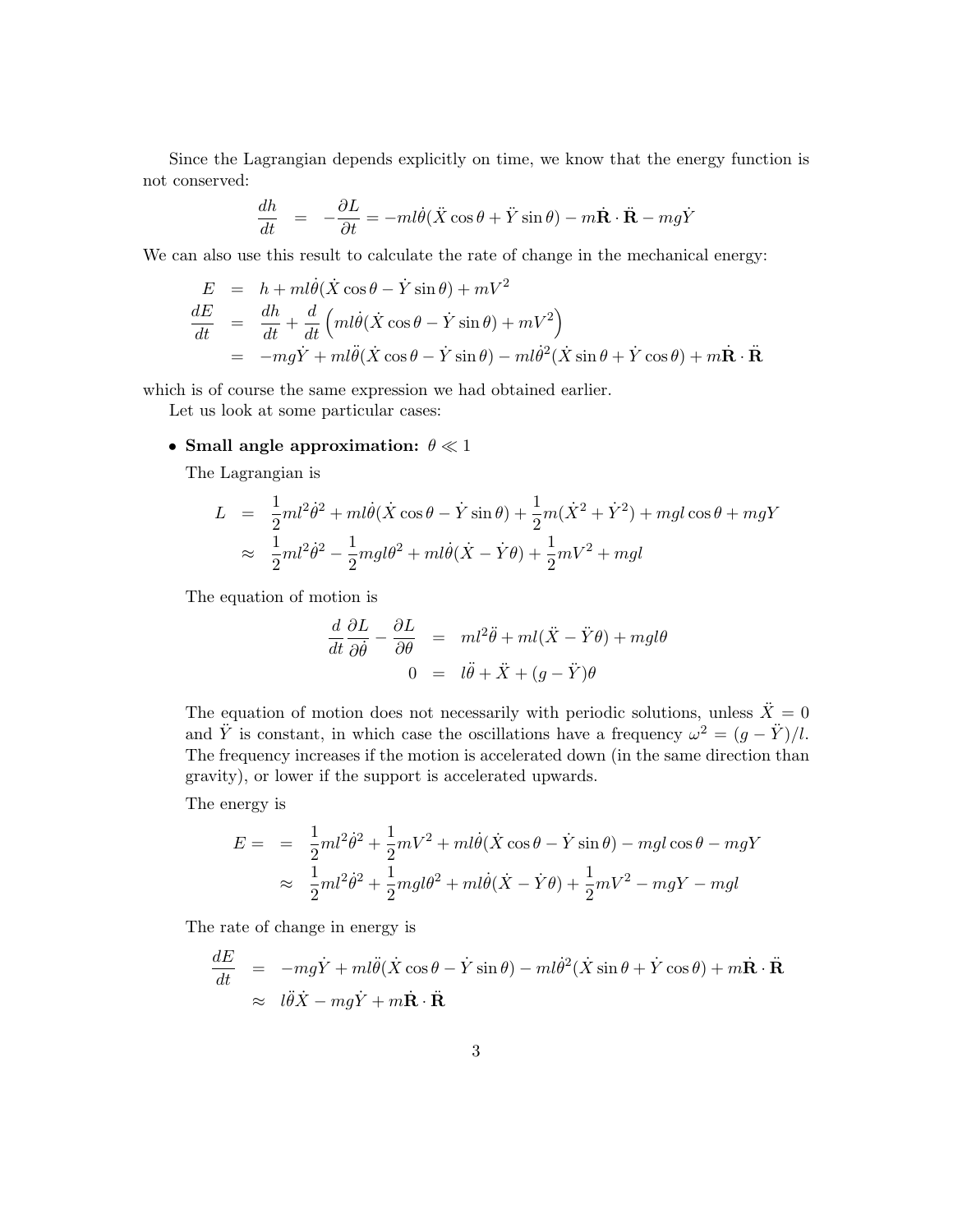## • Uniform horizontal motion:  $\dot{X} = V$ ,  $\dot{Y} = 0$

This is like a pendulum inside a car moving with uniform velocity on a horizontal road. The equation of motion is not changed from that of a simple pendulum, but the energy is not constant. This is because there is a force of the vehicle on the pendulum, reacting to the motion of the pendulum itself. Small oscillations of the pendulum have the same frequency  $\omega^2 = g/l$ , and the energy change  $dE/dt \approx lV\ddot{\theta} = -mgV\theta$ is also an oscillating function with the same frequency.

• Uniform vertical motion:  $\dot{X} = 0$ ,  $\dot{Y} = V$ 

This is like a pendulum moving in an elevator moving with uniform velocity. The equations of motion are unchanged, but the energy is not constant. Small oscillations have the same frequency  $\omega^2 = g/l$ , but now  $dE/dt \approx -mgV$ : there is a constant increase or decrease of energy, depending on whether the support is going up (and energy is increasing), or down (and energy is decreasing). This can also be interpreted as the change in gravitational potential energy due to the vertical motion.

• Horizontal periodic motion:  $X = X_0 \cos(\Omega t)$ ,  $Y = 0$ 

The equation of motion for small oscillations is  $l\ddot{\theta} + g\theta = \Omega^2 X_0 \cos(\Omega t)$ . This is a driven oscillation, and after initial transients, the pendulum will oscillate with the same frequency  $\Omega$  as the support point:  $\theta = \theta_0 \cos(\Omega t)$ , with amplitude  $\theta_0$  given by the equation of motion:

$$
l\ddot{\theta} + g\theta = \Omega^2 X_0 \cos(\Omega t)
$$
  

$$
(-l\Omega^2 + g)\theta_0 = \Omega^2 X_0
$$
  

$$
\theta_0 = X_0 \frac{\Omega^2}{g - l\Omega^2} = \frac{X_0}{l} \frac{\Omega^2}{\omega_0^2 - \Omega^2}
$$

with  $\omega_0^2 = g/l$ . The horizontal displacement of the pendulum with respect to the inertial frame is  $x = X + l\theta$ . The ratio of amplitude of the horizontal motion of the pendulum mass,  $x$ , to the amplitude of the horizontal motion of the top,  $X_0$ , is called the "transfer function" (a function of driving frequency) of the pendulum to support motion:

$$
F(\Omega) = \frac{x}{X_0} = X_0 + l\theta_0 = X_0 \left( 1 + \frac{\Omega^2}{\omega_0^2 - \Omega^2} \right) = X_0 \frac{\omega_0^2}{\omega_0^2 - \Omega^2}
$$

If driven at low frequencies  $(\Omega^2 \ll g/l)$ , the pendulum will follow the support, with a small angle  $\theta$ , ans  $x \approx X$ : the rod is almost vertical (although the maximum pendulum displacement is larger than the top's maximum displacement). At driving frequencies near the natural pendulum frequency,  $\Omega \approx \omega_0$ , the motion will grow very large: the system is near "resonance". At driving frequencies higher than  $\omega_0$ , the pendulum motion is out of phase with respect to the motion of the support, since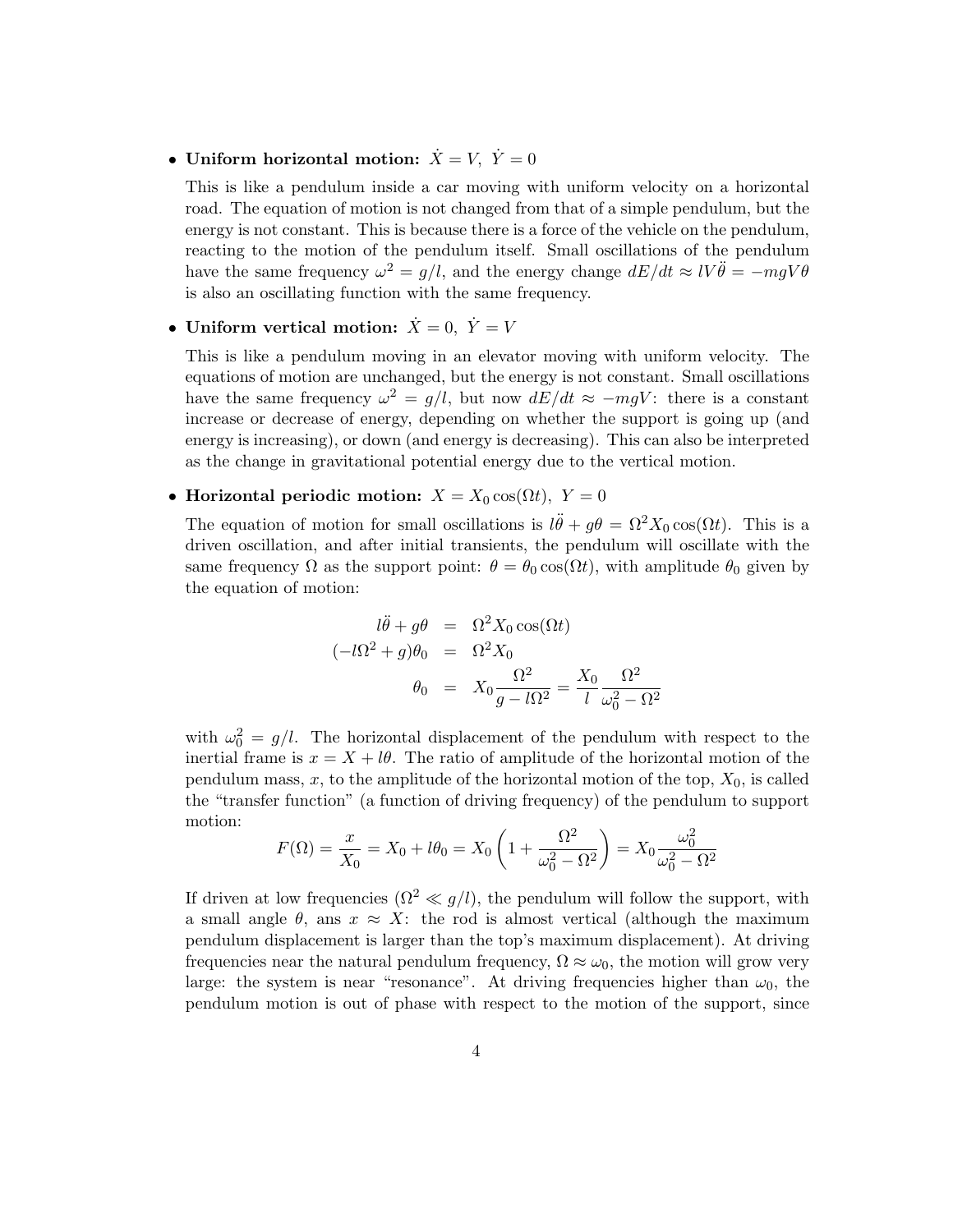the transfer function is negative, and the maximum pendulum displacement is now smaller than the top's maximum displacement. At very high driving frequencies  $(\Omega \gg \omega_0)$ , the limit of the transfer function is zero, and the angular amplitude of the pendulum motion is  $X_0/l$ : the pendulum mass stays near the equilibrium point, while the top moves back and forth.

The energy (for small oscillations) is

$$
E = \frac{1}{2}ml^2\dot{\theta}^2 + \frac{1}{2}mgl\theta^2 + ml\dot{\theta}\dot{X} + \frac{1}{2}mV^2
$$
  
= 
$$
\frac{1}{2}ml(l\Omega^2 + g)\theta_0^2\cos^2(\Omega t) + ml\Omega^2\theta_0X_0\sin^2(\Omega t) + \frac{1}{2}m\Omega^2X_0^2\cos^2(\Omega t)
$$
  
= 
$$
\frac{1}{2}mX_0^2\left(\cos^2(\Omega t)\left((\Omega^2 + \omega_0^2)\frac{\Omega^2}{\omega_0^2 - \Omega^2} + \Omega^2\right) + \sin^2(\Omega^2 t)\Omega^2\frac{\Omega^2}{\omega_0^2 - \Omega^2}\right)
$$

and the power absorbed by the system is

$$
\frac{dE}{dt} = mlV\ddot{\theta} + m\dot{\mathbf{R}} \cdot \ddot{\mathbf{R}}
$$
\n
$$
= mlX_0\theta_0\Omega^2 \sin{\Omega t} \cos{\Omega t} + mX_0^2\Omega^2 \sin{\Omega t} \cos{\Omega t}
$$
\n
$$
= \frac{1}{2}mX_0^2\Omega^2 \left(\frac{\Omega^2}{\omega_0^2 - \Omega^2} + 1\right) \sin{2\Omega t}
$$
\n
$$
= \frac{1}{2}mX_0^2\frac{\Omega^2\omega_0^2}{\omega_0^2 - \Omega^2} \sin{2\Omega t}
$$

Since  $dE/dt$  is periodic with frequency  $2\Omega$ , the system absorbs energy during half of the cycle of the top motion, and "returns" the energy in the other half. Which half is which depends on the driving frequency being larger or smaller than the pendulum energy, i.e., the pendulum moving in phase or out of phase with the support. The peak power is proportional to a factor  $X_0^2 \omega_0^2 \Omega^2/(\omega_0^2 - \Omega^2)$ : this is very large near resonance; small and proportional to  $X_0\Omega^2$  at low driving frequencies; and independent of driving frequency at large driving frequencies,  $\propto X_0^2 \omega_0^2$ .

### • Vertical periodic motion:  $Y = Y_0 \cos(\Omega t)$ ,  $X = 0$ .

The equation of motion is  $-l\ddot{\theta} = l(g-\ddot{Y}) \sin \theta = l(g + \Omega^2 Y_0 \cos \Omega t) \sin \theta$ . The motion of the support adds an oscillating component to the gravitational acceleration. This is not a driven oscillator like the previous case, because the oscillatory driving force is vertical but the natural oscillatory pendulum motion is horizontal. If  $Y_0 \Omega^2 \ll g$ , we can use a perturbative approach to find a solution starting with the pendulum solution; if  $Y_0 \Omega^2 \gg g$ , we can also use a perturbative approach to find a solution starting with the driven pendulum solution.